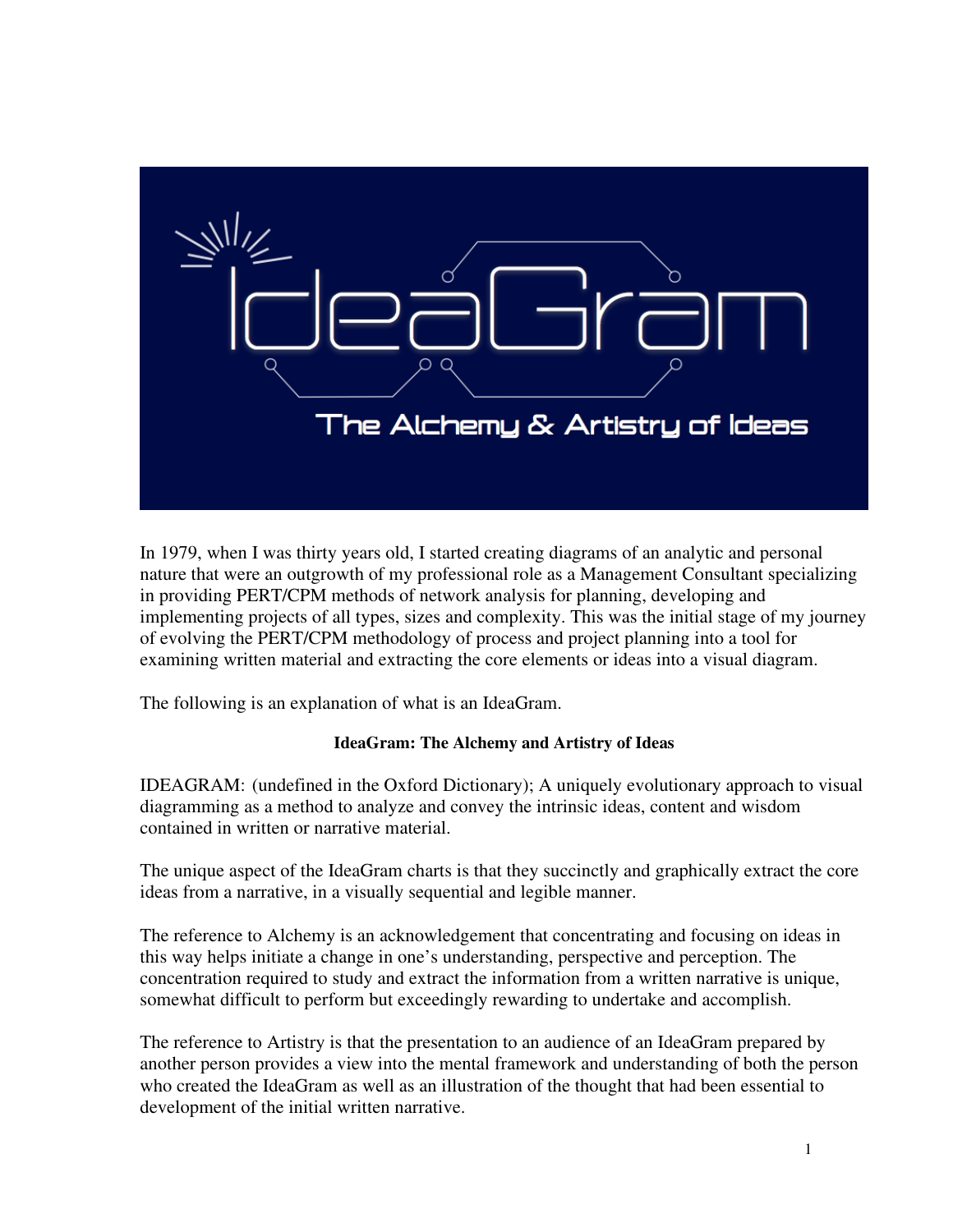Who could be using IdeaGrams? My answer is, everybody! IdeaGrams have unlimited creative as well as professional application. They are useful in all areas of new learning, self-improvement, planning, time management and education. They provide us with a new model for creatively mapping any project, goal or understanding.

I'm sincerely interested in sharing the clarity of thinking that develops as a result of applying the techniques of critical analysis and concentration that are required to analyze a subject or narrative and create a chart that reflects the content of the process or written material.

## **The following is a sample of an IdeaGram. In this case it is being used to explain the process itself.**



## **The following paragraphs explain these ideas in greater detail.**

**Personal Study and Understanding:** The development of these charts and diagrams over the past forty years stemmed from a personal vision that sometimes resulted from the necessity of simplifying a complex series of ideas into a simple visual illustration. At other times the impetus was simply to capture what might have been a complete book into a simple chart.

**Simplify Complex Subjects for Other's Understanding:** The initial movement in this direction stemmed from raising a child and observing and participating in the development of his knowledge growth from Kindergarten to Adulthood. Having encountered meaningful concepts that I feel others might appreciate I have begun a process of categorizing and exhibiting them as IdeaGrams.

**Collaboration:** To develop a platform for expansion of the "library" of IdeaGrams and enable others to share their creations and subject matter. Similar sites exist for "mind maps" but mind maps, in my opinion, are not easily read (i.e. left to right, top to bottom, visually organized in logic and categorization). The two concepts (MindMaps and IdeaGrams) are complementary in